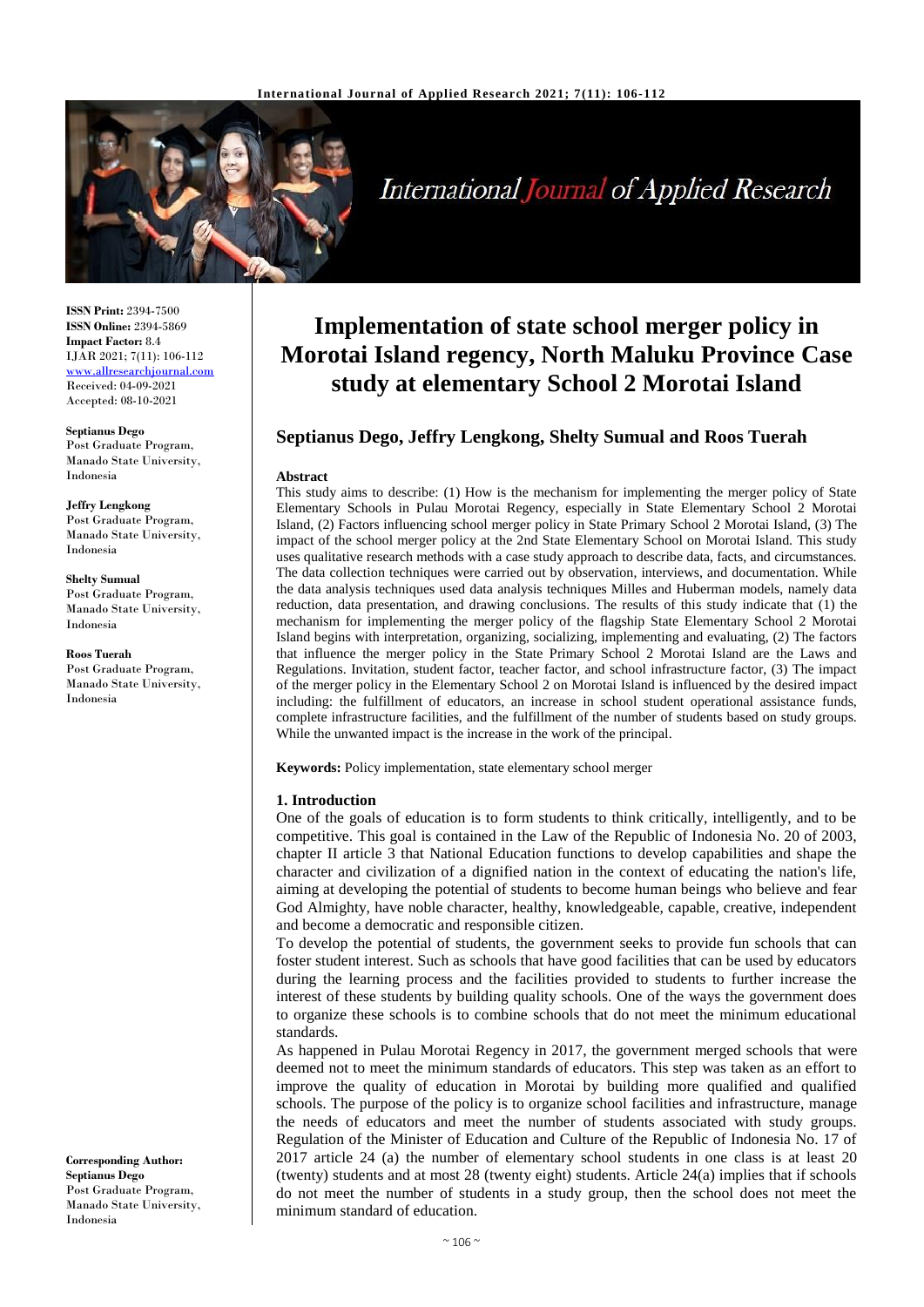The flagship school is the merger of the policy target schools or the so-called main schools. The determination of superior schools is based on the decision of the Regent of Morotai Island No. 420/274/PMK/PTS/2018 concerning the Determination of Excellent Public Elementary Schools (SD) and Excellent Public Junior High Schools (SMP) in Morotai Island Regency.

The policies that have been set are always followed up by implementing them so that the target group can enjoy the results of the policy. In order to realize this target, a series of activities from a predetermined policy are needed. According to Grindle (1980) Winarno (2012) in Syahruddin  $(2018: 29)$  <sup>[28]</sup> which gives the view that the task of implementation is to form a linkage that makes it easier for policy goals to be realized as a result of a government activity. Furthermore, the policies that have been issued must have the support of various elements including, teachers, staff and students in schools because the purpose of the policy is to improve the quality of schools. This is in line with the opinion of Hosang *et al*. (2021) that the success of government and community programs in the field of education must be fully supported by the readiness of teachers, staff, and students in carrying out the educational mandate that has been stipulated in law. It can be interpreted that if there is no readiness from teachers, staff, and students to accept the program, then the program/policy is in danger of failing.

School merger is the fusion or integration of the closest schools that are considered not to meet the national standards of educators. The integrated schools will experience closure to the reshuffle of the school's organizational structure and the cessation of activities. The closure and establishment was carried out based on Permendikbud no.36 of 2014, article 3 paragraph <sup>[2]</sup> letter b and article 13. According to Wibawa (2009: 47) in Erowati  $(2018)$ <sup>[4]</sup> said that "elementary school mergers are a way of developing schools by empowering and developing various educational resources to achieve an increase in the quality of education and school effectiveness."

The implementation of the school merger/merger policy in Indonesia is still facing problems. As research by M. Rialdi Syaputra and Robin Pratama (2020) found various problems ranging from concerns about social and economic aspects needed by the target group, namely teachers, school principals and the community in the target environment. While Attaqwa's research (2018) shows the problem of school administration, namely the pros and cons with the school dapodik. Furthermore, the research results of Wahdan NH, *et al*. (2018), shows that after the school merger, the school can carry out learning activities and other activities well but there are still things that are lacking in the implementation of the merger in this school, including social differences between guardians of students from 3 elementary schools.

While the results of the initial observations found after the schools were combined there was an increase in the number of students and the number of teachers. Meanwhile, after the merger, it shows the impact of the existence of schools, especially in SD Inpres Pilowo, students in grades 1-3 have not been transferred due to distance. With the impact that occurs, researchers want to continue research to find out the implementation mechanism, influencing factors and impacts that occur after schools are combined because they are related.

In accordance with the background of the problem and the focus of the research, the formulation of the research problem is as follows:

- 1. What is the mechanism for implementing the public elementary school merger policy in the Morotai Island Regency, especially in the SDN Unggulan 2 Morotai Island?
- 2. What are the factors that influence the merger policy of public elementary schools, especially at SDN 2 Morotai Island?
- 3. What is the impact of the policy on the merger of public elementary schools in Pulau Morotai district, especially in SDN Superior 2 Pulau Morotai?

# **2. Literature Review**

# **2.1 School Merger Policy**

Regarding public policy, said Thomas R. Dye (1981) as what the government does not do or does (Shahruddin, 2018: 24). Meanwhile, David Easton in Tilaar (2016: 183) defines public policy as a result of government activity (the inpact of government activity). From the explanation above, it can be concluded that public policy is an activity carried out by the government through what actions are not taken or what is done in making decisions. The decisions made by the government to realize the goals must be based on the public interest, because the purpose of the policy is to regulate common life. Efforts made by the government to minimize education problems through a real action in the field of education, namely through public policy. Public policy can also be classified as decision making, namely when the government makes a decision for a certain action (Charles O. Jones (1977) in (Shahruddin, 2018: 26).

In the world of education, it is also known as public policy in the field of education which basically emphasizes government activities in regulating the needs of education itself. Hasbullah (2016: 59) says that public policy in the field of education can be interpreted as a joint decision between the government and actors outside the government, and considers the factors that influence it to be implemented or not implemented in the field of education for all citizens. Fattah (2014: 132) "Policies in the world of education are set by the government which regulates the management of government schools which are regulated not only the curriculum, pedagogy, and assessment, but also the condition of teachers and the maintenance of school physical facilities". Meanwhile, Margaret E. Goertz in Tilaar (2016: 268) suggests that education policy is concerned with the efficiency and effectiveness of the education budget.

Mark Olsen, John Cood, and Anne-Marie O'Neil in Tilaar (2016: 267) explain that "educational policy is the key to excellence, even existence, for nation-states in global competition, so education needs to get top priority in the era of globalization." The government's attention through policies so that education is a top priority in order to improve the quality of education. From the explanation above, it can be concluded that policy in education is a policy in the form of a joint decision between government and non-government in making a set of rules in building an education system in order to achieve efficiency and effectiveness in education management.

The purpose of the school merger policy is stated in the Circular of the Minister of Home Affairs Number 421.2/2501/Bangda/1998 concerning guidelines for implementing school mergers, namely to achieve school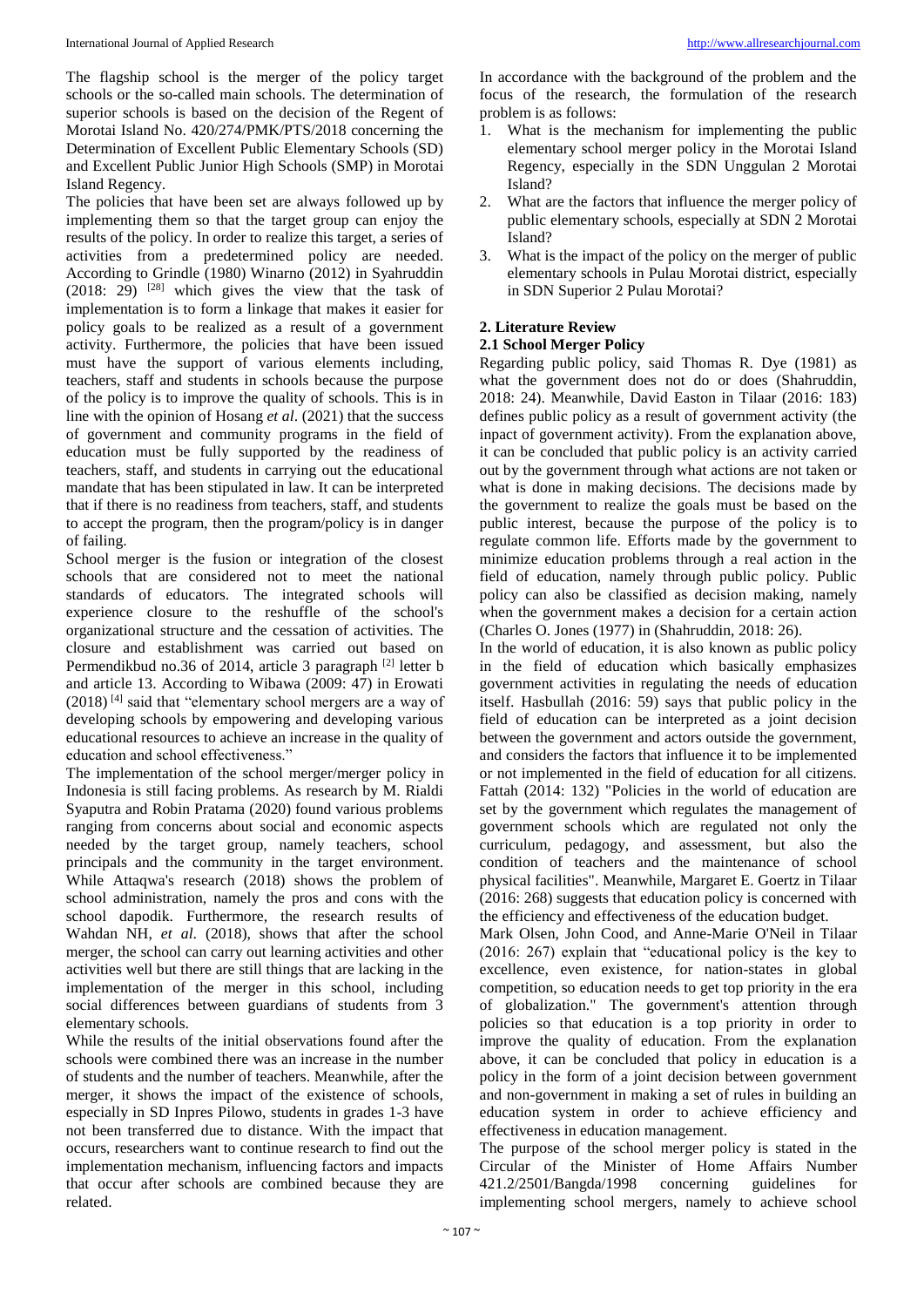efficiency and effectiveness in the use of the state budget for education financing. The number of schools that exceed the existing capacity in Indonesia, especially schools that are not productive will take up the budget for operations. So that with the school merger policy, the budget for unproductive schools will be diverted to efforts to improve the quality of education. Specifically, the Mototai Island Regency Government through the Education Office issued a Head of Service Decree on behalf of the Regent to merge schools that did not meet the minimum educational standards. The purpose of merging schools is to improve the quality of education with the consideration of public elementary schools that do not meet the minimum educational standards, to be more effective and efficient.

## **2.2 Policy Implementation**

Riant Nugroho (2019) in Adwildayando (2018: 72) says that policy implementation is a way that is implemented so that a policy can achieve its goals by directly implementing it in the form of a program or through policy formulation derivatives or derivatives of the policy itself as an explanatory policy or often called with implementing regulations. Meanwhile, Wibawa (1992: 14) in Hasbullah (2016: 92) says that "policy implementation is the embodiment of decisions regarding basic policies usually contained in a law, but can also take the form of important executive instructions or statutory decisions.

From the definitions above, it can be concluded that policy implementation is the process of carrying out a policy contained in the legislation that has been jointly decided based on applicable law to achieve the expected results. As a measure of the success of a policy, it can be seen from how it is implemented, whether it is appropriate between implementation and implementation. "The success of policy implementation can be seen from the occurrence of conformity between the implementation or implementation of policies with the design, goals and objectives of the policy itself, as well as providing positive impacts or results for the solutions faced" (Hasbullah, 2016: 95).

The implementation of education policy adopts the thinking of Charles O Jones in Gafar (1997) has three main stages, namely organization, interpretation, and application. The context of organizing the implementation of educational policies can be seen from the meaning of organization is the stabilization or rearrangement of resources, units and methods for putting a policy into effect. That is, educational policy activities begin with organization as an effort to determine and organize resources (resources), units (units), and methods (methods) that lead to efforts to realize and realize educational policies into outcomes (outcomes). in accordance with the goals and objectives of education policy. There are several organizations that are carried out, namely a) structuring competent human resources, b) standard operating procedures (SOP), c) unity between implementers, d) determination of facilities and infrastructure.

#### **2.3 Policy Implementation Approach**

a. Structural Approach. The structural approach is one of the top-down approaches known in modern organizational theories. According to the structural approach, the hierarchical-organic structure seems to be very relevant for implementation situations where we need a multilevel implementing organization, which is

able to implement an ever-changing policy when compared to a committee team for a once-completed policy program.

- b. Procedural and Managerial Approach.The procedural and managerial approach was basically developed to overcome the weakness of the structural approach, where this approach was not concerned with structuring appropriate implementing bureaucratic structures for program implementation, but with efforts to develop relevant processes and procedures, including managerial procedures. along with appropriate management techniques.
- c. Behavioral Approach. This approach lays the basis for all orientations of policy implementation activities on human behavior as implementers, not on the organization as a structural approach or on management techniques such as procedural and managerial approaches.
- d. Political Approach. This approach looks more at political or power factors that can facilitate or hinder the policy implementation process. In an organization, there are always differences and competition between individuals or groups for influence. The result is that there are groups of individuals who are dominant and some are less dominant, there are groups of followers and there are groups of opponents. In this context, the political approach always considers the monitoring of groups of followers and groups of opponents and their dynamics.

# **2.4 Quality of Education**

The quality of education is related to the output of educational institutions. Output or graduates should be the government's priority. The quality of graduates is closely related to the process of implementing learning which is influenced by many factors, including the curriculum, educators, learning processes, facilities and infrastructure, school management tools and materials, school environment, and student job training fields (Neolaka, 2019: 111). Sopiatin (2010) in Nur Zazin (2011: 66) explains that the quality of education is the quality of various educational institution services to students and teaching staff for the occurrence of a quality educational process so that it will produce graduates who have the abilities, skills, and knowledge in accordance with the needs. to enter the community. Meanwhile, according to Dzaujak Ahmad in Zahroh (2014: 108), that "quality of education is the ability of schools to manage operationally and efficiently on components related to schools so as to produce added value to these components according to applicable norms or standards". Furthermore, Usman (2019: 285) Quality is "an approach taken by schools to win the competition through improving the quality of graduates, services, teachers and education personnel, learning processes, and a continuous learning environment.

The field of management is indispensable today by utilizing resources to produce services or products. Organizations will be able to develop and achieve effective results if their management processes pay attention to goals and objectives. (Suti, 2011) in Barnawi (2017: 35) suggests that approaches that need to be considered in efforts to improve the quality of education, namely continuous improvement, determination of quality standards, cultural changes, and organizational changes. Seeing this, improving the quality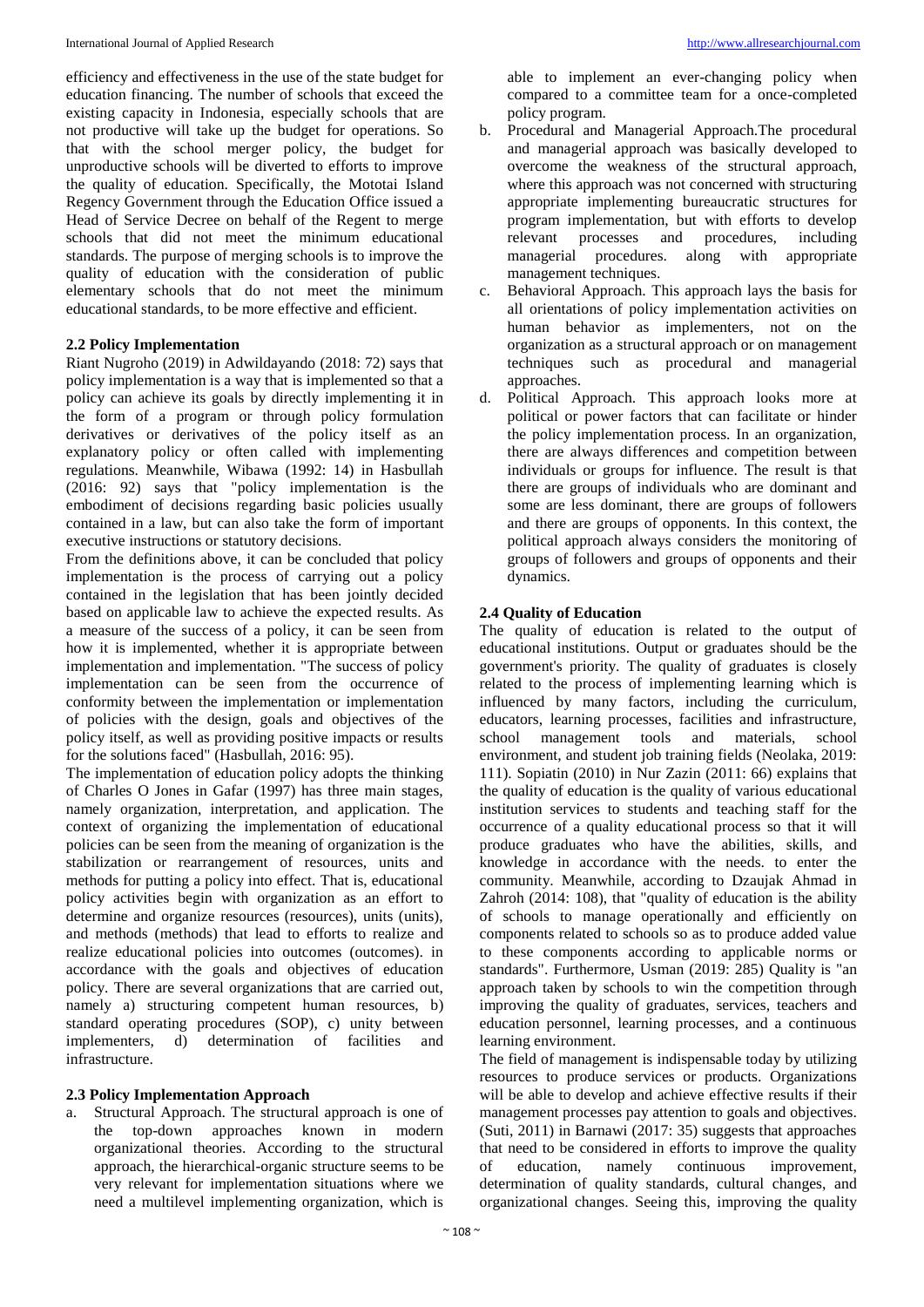of education must be carried out with appropriate management and have quality standards to move towards a better education change.

Control in management is the process of monitoring, comparing, and correcting performance. The control process is a three-step process, namely measuring actual performance, comparing actual performance with standards, and taking managerial action to correct deviations or to find out non-compliance with standards (Foster, 2021: 242-243). It can be concluded that control is part of the management function which involves activities to ensure that they are completed as planned and correct any deviations and nonconformities.

Based on the management context that in the management process, all school activities must be managed by utilizing all resources (resources) both human resources, materials, and funds in order to achieve school goals effectively and efficiently. Malay S.P. Hasibuan in Daryanto (2013: 40) management is "the science and art that regulates the process of utilizing human resources and other resources effectively and efficiently to achieve certain goals". The demand for quality in education units requires good quality management of education in schools in the hope of improving the quality of education. In addition, quality management is directed to achieve effective school status. An effective school is a school that is managed with functional management by the principal by co-functioning staff and teachers in working to achieve school goals. According to Daryanto (2013: 41) that "Management is business management, management, management, use of human resources and natural resources effectively to achieve the desired organizational goals"

Quality management in education is a form of enhanced quality control. The purpose of quality management is to create a work culture of all stakeholders involved in education to meet the satisfaction and expectations of customers or users of education. Moving on from this, Zahroh (2014: 93-94) said that "the implementation of total quality management in educational institutions has several things that must be considered."

#### **2.5 Conceptual framework**

Regulation of the Minister of Education and Culture number 36 of 2014 became the basis for the implementation of the merger of schools in Morotai Island Regency. In its implementation, the local government through the education office implements it according to the instructions of the Minister of Education and Culture regarding the establishment and closing of schools. Determination of superior schools through the Regent's Decree. Through the Regent's Decree, a Decree of the Head of the Education and Culture Office was issued on behalf of the Regent regarding the merger of schools. Merger schools issued by the education office in stages according to which school plans take precedence by looking at the conditions of the social environment in the community.

Before merging schools, the education office conducted outreach to all school principals and then teachers. Next, the education office visits communities whose schools are in the merger target. This is in line with the opinion of Damsar (2010: 15) in Arwildayanto (2018: 112) that the process of social interaction is built with several people in order to acquire knowledge, attitudes, values, and behaviors essential for effective participation in society. The resulting impact of

the merger policy is the fulfillment of the need for education personnel and an increase in the number of students. BOS funds become more efficient. The facilities used for student transportation are free buses. The transportation is provided by the local government to schools.

# **3. Research Method**

This study uses a qualitative approach. The research method is a case study with the aim of describing how the implementation of the Merger policy for the State Elementary School of SD N Unggul 2, Morotai Island Regency, North Maluku Province. Case study method is research that tries to describe data, facts, and circumstances. Stake's opinion, 1995, Yin, 2009, 2012 in Creswell (2016: 19) that the Case Study is a design to develop an in-depth analysis of a case such as a program, event, process, or one or more individuals. Morotai. Research time April 2021- June 2021. In this study, researchers examined two types of data, namely primary data and secondary data.1. Primary sources are data sources that directly provide data to data collectors, namely data obtained through observation, direct interviews with respondents, namely the education office, principals, former principals, educators and parents of students.2. Secondary sources which are sources that do not directly provide data to data collectors which are other data, contained in books or other documents that are not directly related to the problems studied. Data collection techniques in research are observation (observation), interviews (interviews) and documentation. Data analysis techniques in this study, data and information in the form of observations, interviews regarding the merger policy of public elementary schools, data management is carried out, then presented in a description and analyzed using a process using a flow pattern as described by Miles and Huberman (1984: 21-25) researchers perform data analysis activities, namely: (1) data reduction (data reduction); (2) data display (data display); and (3) drawing conclusions/ verification.

# **4. Result and Discussion**

Geographically, it is at SD N Unggul 2 Morotai Island, which is located in Dehegila Village, South Morotai District, Morotai Island Regency. The school building facing west has a fairly large yard. The building owned by SDN Unggulan 2 Pulau Morotai consists of 18 classrooms, 1 principal's office, 1 teacher's office, 1 library room, 1 basketball court room and a volleyball court. The number of students of SD N Featured 2 in the 2020/2021 academic year amounted to 341 with details of 242 people being Muslim while 99 people were Christians.

## **4.1 Mechanism of Implementation of the Merger of Elementary School Policy at SDN 2 Morotai Island**

A. Interpretation Stage. The interpretation stage is a substantive explanation of the education policy in a language that is more operational and easy to understand so that it can be implemented and accepted by the actors and targets of the education policy itself. The interpretation stage here is described and translates educational policies that are still in abstract form into formulas that are technical and operational by Charles O Jones in Gaffar, 1997) in Arwildayanto (2018: 78). Determination of excellent schools since the RPJMD was established. So the local government implements superior schools because it is contained in the RPJMD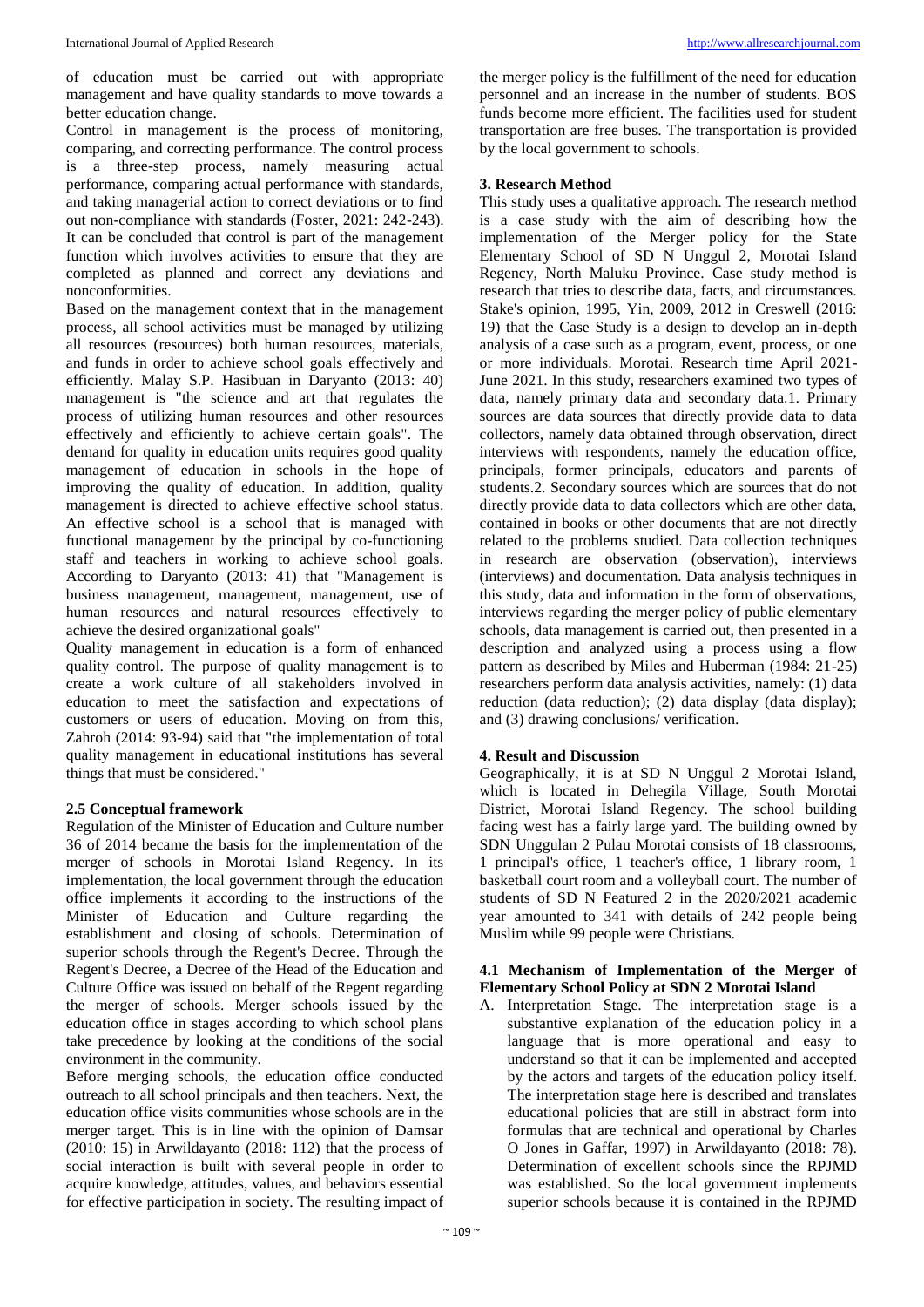and must be translated into a Regent's Decree for the realization steps, both from the aspect of financing and planning.

- B. Organizing Stage. An organization is a group of people who carry out activities on the basis of goals to be achieved. While organizing is an effort to allocate work to individuals and assign individual responsibilities to accelerate the achievement of predetermined goals.
- C. Socialization stage. Socialization is the process of delivering messages to the target group, meaning to interested groups by communicating. A program that has been established must be socialized to interested parties so that they know the goals and objectives of the policy can be known. This is in line with the opinion of Edwar III (1980: 1) that education policies will be implemented properly, if there is effective communication between program implementers (policies) and target groups (Arwildayanto, 2018: 86). The first socialization of the target is to school principals and educators who are included in the policy targets. The goal is to reduce risk during policy implementation. The socialization carried out was by calling the principal and education staff. The content of the socialization is to ask for support from the target group to be willing to be merged and convey the reasons for the merger. The content of the second socialization is to introduce the concept of a superior school as well as to notify the problem of education in Morotai. Change, control and compliance act are important concepts in the implementation procedures of Van Meter and Van Horn in (Hasbullah, 2016: 98)<sup>[9]</sup>.
- D. School Merger Implementation Stage. The approach taken by the Department of Education and Culture is a top-down approach where Dikbud itself already has a list of target schools for the merger program. A policy that is implemented top down is a policy with a structural approach. According to the structural approach, the hierarchical structure is for implementation situations where a multilevel implementing organization is needed, which is able to implement policies that are always changing when compared to a policy that is carried out with a committee team only once (Hasbullah, 2016: 102). The school merging program in Morotai was not formed by a specific committee but was directly carried out by the education and culture office.
- E. Determining the priority scale before merging is an important step before merging. Schools that are included in the list of schools targeted for merger/merger are schools that are adjacent to the same area, schools that are categorized as lacking in terms of teaching staff and students.
- F. Evaluation. Evaluation is an activity of collecting and analyzing and presenting information by comparing the planned activities with the objectives to be achieved. From these activities, it is intended to find out the initial plan that has been set, whether the program is appropriate or not even on target. The evaluation carried out in the implementation of the school merger policy is an evaluation that is concerned with the implementation process. This is based on the views of James P. Lepster and Joseph Steward Jr, in Tilaar and Riant Nugroho (2016: 228) grouping the evaluation of policy implementation into process evaluation, namely,

evaluations that are concerned with the implementation process; impact evaluation, namely evaluation with regard to the results and/or effects of policy implementation; policy evaluation, namely whether the results achieved reflect the desired goals; and a metaevaluation that deals with the evaluation of various existing policy implementations to find certain similarities. The purpose of the evaluation is also to find out the targets of the education office during the merger process.

G. Evaluation is the final stage of a policy process which is an assessment of what has happened as a result of policy choices and implementation, and if deemed necessary, changes can be made to the policies that have been carried out (Hasbullah, 2016)<sup>[9]</sup>.

## **4.2 Factors Affecting the Merger Policy of Public Elementary Schools at SDN 2 Morotai Island.**

a. Legislation. Wibawa (1992: 14) in Hasbullah (2016: 92) [9] says that "policy implementation is the embodiment of decisions regarding basic policies usually contained in a law, but can also take the form of important executive instructions or statutory decisions". The merging of schools in Morotai was issued by the Minister of Education and Culture Regulation No. 36 of 2014 as well as the Decree of the Regent of Morotai Island and the Decree of the Head of the Education and Culture Office.

b. Student Factor. The success of implementation in educational units (schools) is strongly influenced by various components. The student component is needed because without students the school cannot carry out learning activities. Therefore, the government took a policy of combining nearby schools with the aim of the number of students meeting the minimum educational standards.

Based on data in the field that one of the factors that influence the merger of schools is because the school lacks students. (Table 5. Student data for SDN 2 Morota Island. page 47). The number of students is 341 after the merger of 5 (five) schools. Regulation of the Minister of Education and Culture of the Republic of Indonesia No. 17 of 2017 article 24 (a) the number of elementary school students in one class is at least 20 (twenty) students and at most 28 (twenty eight) students. Article 24(a) implies that if schools do not meet the number of students in a study group, then the school does not meet the minimum standard of education. Based on the regulation in article 24 (a), it can be concluded that the school merger policy implemented in the Morotai Island district was due to a shortage of students.

c. Teacher Factor. The success of the education unit cannot be separated from the figure of the teacher who acts as a mentor and teacher. Lack of teachers in schools will have an impact on the smooth learning process because teachers must have concurrent classes when teaching. Based on data in the field that the merger of schools is influenced by the problem of shortages of educators in schools so that the steps taken are to merge schools.

This shortage is influenced by the unequal distribution of teaching staff in schools. Therefore, the purpose of the merger of schools is in addition to overcoming the shortage and equal distribution of teachers in each school. In the opinion of Hasbullah  $(2016: 22)$  <sup>[9]</sup> that inequality, inequality, minimal facilities, teacher shortages, and low output quality still characterize various problems in Indonesia's education today and in the future. From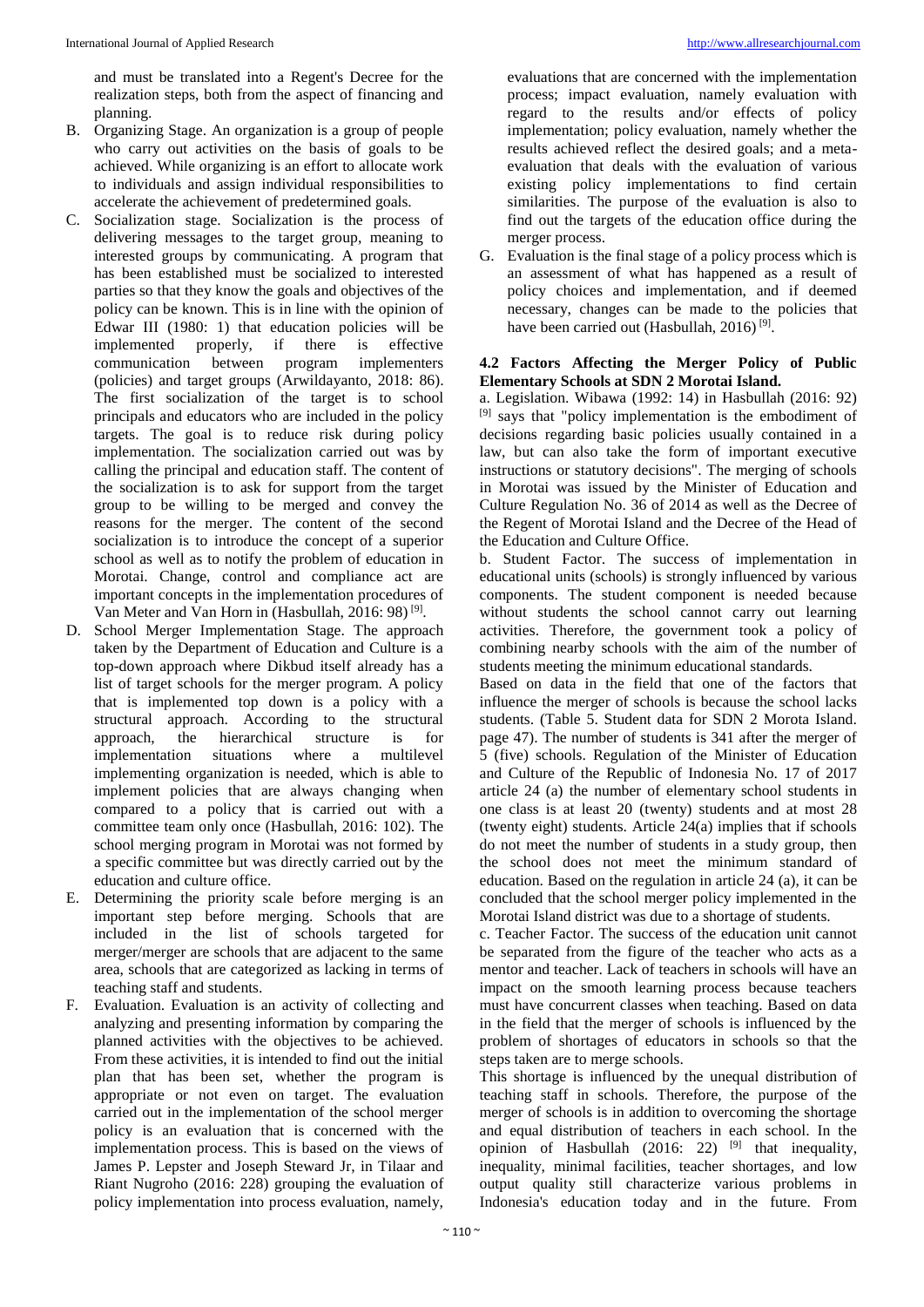Hasbullah's opinion, it can be concluded that inequality and teacher shortages greatly affect the quality of education.

d. Facilities and Infrastructure Factors. Facilities and infrastructure is one of the factors supporting activities in schools. The lack of facilities and infrastructure will result in the school carrying out learning activities that are not optimal. To reduce this, local governments build proper schools and are equipped with facilities and infrastructure. One of the strategies adopted by the local government is to combine schools that do not meet the standards in terms of facilities and infrastructure. The government's choice is to improve the quality of education.

Based on data in the field, the factors that influence the school merger policy are the unequal distribution of infrastructure in schools, causing schools to lack infrastructure. The purpose of merging schools is to make school infrastructure more effective and efficient.

#### **4.3 Impact of the Merger Policy at SDN 2 Morotai Island**

a. Impact on Educators. Based on interviews, it was found that the impact of the merger for educators was the fulfillment of teacher needs so that the division of homeroom teachers was more effective. The following impact is the recruitment of subject teachers who are placed in each of the leading schools. Teachers no longer hold concurrent classes in teaching because there is already a division of each class and division of homeroom teachers.

b. Impact on School Budget. The increase in school budgets is influenced by the increase in the number of students after the schools are combined. Based on data in the field, schools use the BOS budget for school maintenance, paying teachers' salaries and salaries for three drivers, as well as the fuel budget for three cars. In addition, it is also used for training educators in mastering IT because after being combined, the school implements a multimedia learning system. The use of the budget has been realized properly, meaning that all needs have been used.

If it is related to the principles of financial management, it can be said that the benefits when schools are combined are that finance becomes effective and efficient. According to Garner (2004) in Mustari (2018: 167) defines effectiveness more deeply, because actually effectiveness does not stop until the goal is achieved but arrives at qualitative results that are associated with achieving the institution's vision. The effectiveness is characterized by quality results (characterized by qualitative outcomes). Garner Efficiency continued "characterized by quantitative outputs". Efficiency is the best ratio between input (input) and output (output) or between power and output. The conclusion is that after the schools were combined the quantity of BOS funds increased due to an increase in the number of students. From the increase in the amount of BOS funds, schools can use it to improve quality.

c. Impact on School Facilities and Infrastructure. Based on the data in the field, that after being combined, the school experienced an increase in facilities and infrastructure, including fulfilled classrooms, office space for educators and the principal's office, and a sports building was built. Classrooms are also clean and tidy, there are learning support facilities such as LCD screens and focus in the classroom. The benefits of the availability of facilities that are felt by students are distributed tablets to support learning. The school also provides transportation facilities for students going to and from school. According to

Hasbullah (2016: 184)<sup>[9]</sup> "that the management of facilities and infrastructure should be adjusted to the interests of students, for the sake of forming their character/character and being able to serve and guarantee them when attending education according to their respective talents".

When schools are combined, facilities and infrastructure can be managed properly so that they can be distributed to schools that still lack infrastructure. According to Mustari (2018: 121) that management of facilities and infrastructure can be interpreted as organizing activities, starting from planning (needs analysis), procurement, inventory, distribution, utilization, maintenance, destruction and accountability for movable and immovable goods and setting costs. effective maintenance of facilities and infrastructure.

d. Impact on Students. The impact of the merger/merger of schools is the increase in the number of students. In general, it can be seen from the number of students to increase. With the increase in students, the study group changed. There is also a class division for each teacher so that students are more controlled. In addition, students are more excited to go to school because they use the school bus. Students also begin to study in the discipline. What they do every morning is waiting for an invite. Based on the data in the field that after being combined, the number of students increased, students were more enthusiastic and diligent in going to school. Every morning the students were waiting for an invitation.

#### **5. Conclussion**

Based on the results of the research conducted at SDN Unggulan 2 Morotai Island, it can be concluded that:

- 1. Mechanisms for the implementation of the school merger policy at SDN 2 Morotai Island begins with the interpretation stage, organizing stage, socialization stage, implementation and evaluation stage.
- 2. Factors that influence the School Merger Policy at SDN 2 Morotai Island, namely Legislation, Student Factors, Teacher Factors, and Infrastructure Factors
- 3. The impact of the implementation of the School Merger Policy at SDN 2 Morotai Island The desired impacts include the fulfillment of the number of teachers and students after being combined, the efficiency of financial management, the availability of supporting facilities (learning facilities, provided free transportation cars by the local government) and unwanted impacts, namely there are still students who come home during school hours.

#### **6. References**

- 1. Antarnews. Com. Senin, 6 November 2017 pukul 7:30 WIB): Pemkab Pulau Morotai Bangun Sekolah Unggulan*.* (Online) (http://ambon.antaranews.com. Diakses 2021.
- 2. Arwildayanto, Suking A, warni ST. *Analisis Kebijakan Pendidikan:* Kajian Teoritik, Eksploratif, dan Aplikatif. Dalam Wngkus Kusnawandi (eds). Bandung: CV Cendekia Press, 2018, 1.
- 3. Creswell, John Edisi W. *Research Design:* Pendekatan Metode Kualitaatif, Kuantitatif, dan campuran. Yogyakarta: Pustaka Pelajar, 2016.
- 4. Erowati MT, Slameto, Wasitohadi. Evaluasi Program Regrouping Sekolah Dasar Negeri. *Kelola:* Jurnal Manajemen Pendidikan 2018;5(2):152-164.